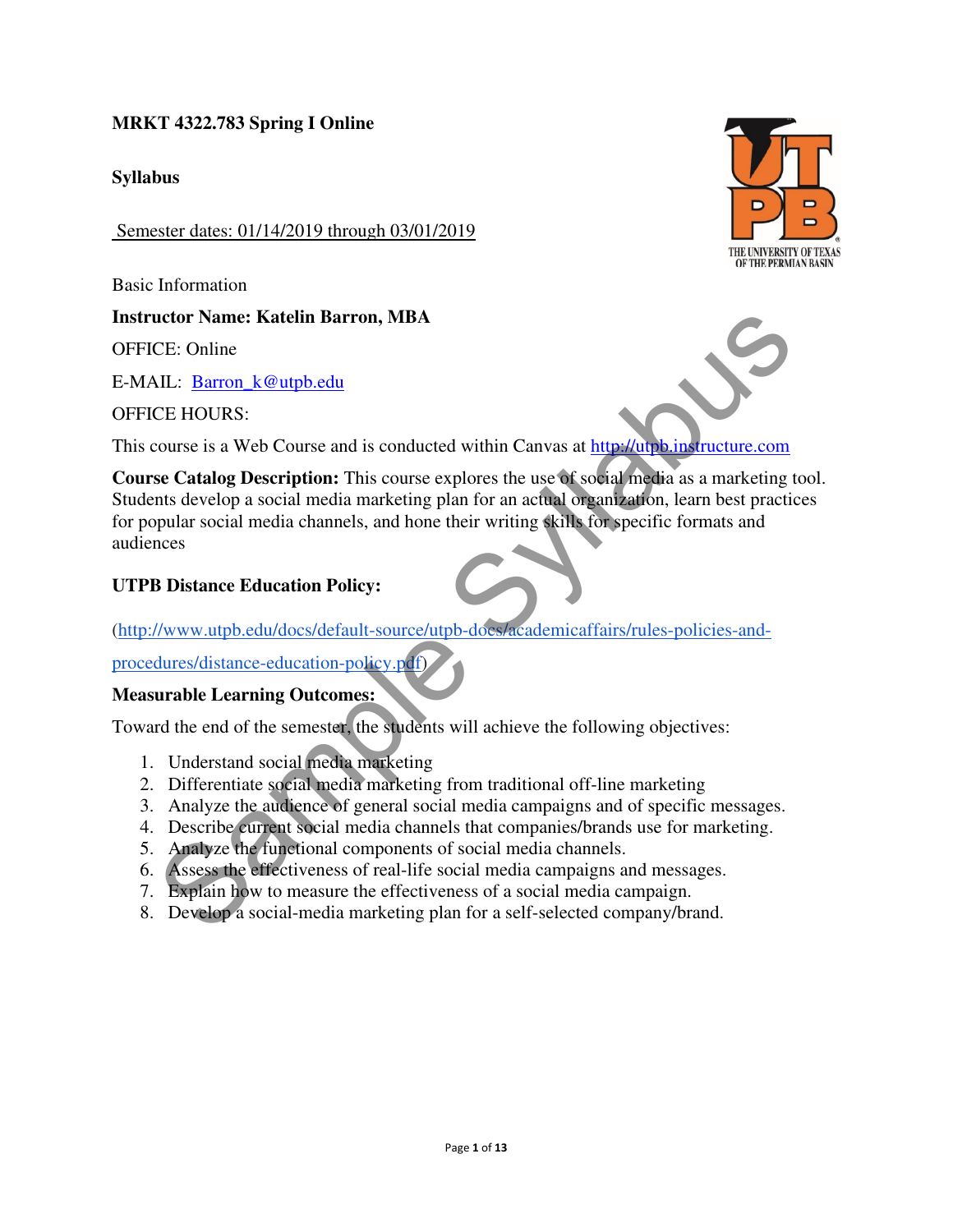**Prerequisites:** MRKT 3300, or equivalent

#### **Required Materials**:

Barker, Barker, Bormann, Zahay, and Roberts 2<sup>nd</sup> Edition. Social Media Marketing: A Strategic Approach. South-Wester (Cengage).

**Other materials**: *Computer with Windows, MS office, and high speed internet.* 

**UTPB Academic Calendar:** http://www.utpb.edu/services/academic-affairs/office-of-the-B Academic-calendar: http://www.utpb.edu/services/academic-affairs/office of-the<br>rar/academic-calendar<br>is (Overview<br>styludizes: 4 exams<br>stating plan project: guidelines are provided.<br>Cools and Strategies.<br>Cools and Strateg

registrar/academic-calendar

Course Overview

**Readings**: 15 chapters

**Exams/Quizzes**: 4 exams

### **Marketing plan project: guidelines are provided.**

#### **Discussion Topics**: 4

Book Chapters:

- 1. The Role and Importance of SMM.
- 2. Goals and Strategies.
- 3. Identifying Target Audiences.
- 4. Rules of Engagement for Social Media Marketing.
- 5. Social Media Platforms and Social Networking Sites.
- 6. Microblogging.
- 7. Content Creation and Sharing: Blogging, Streaming Video, Podcasts, and Webinars.
- 8. Video Marketing.
- 9. Marketing on Photo Sharing Sites.
- 10. Discussion, News, Social Bookmarking and Q&A Sites
- 11. Content Marketing: Publishing Articles, White Papers, and E-Books.
- 12. Mobile Marketing on Social Networks.
- 13. Social Media Monitoring.
- 14. Tools for Managing the Social Media Marketing Effort.
- 15. Social Media Marketing Plan.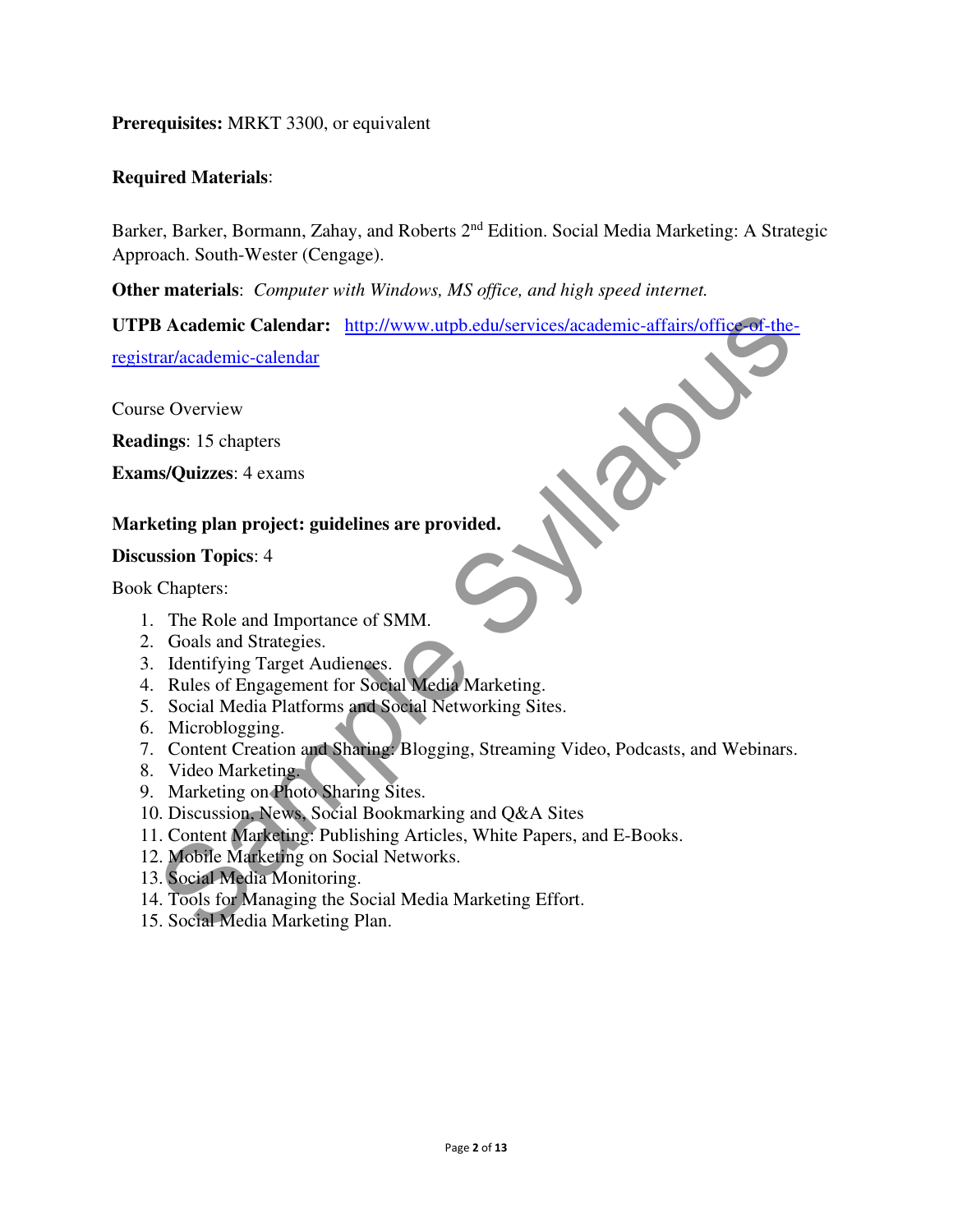**The University has extended and expanded its contract with Respondus Monitor which will provide online UTPB faculty with an electronic test proctoring service that also can serve as a second method of student authentication. Respondus Monitor (which some UTPB faculty already employ) both locks down the student's browser preventing them from accessing the web or their computer files during an exam and video records the student during the exam period. Students present their ID into the camera (which UTPB requires for all online courses) to authenticate themselves, and the camera records the student and their surrounding environment during the test. To learn more about Respondus Monitor and see a 3 minute video about how it works you can visit: www.respondus.com/products/monitor** 

## **Schedule and Grading:**

| visit: www.respondus.com/products/monitor |               |              |                                 |             |
|-------------------------------------------|---------------|--------------|---------------------------------|-------------|
| <b>Schedule and Grading:</b>              |               |              |                                 |             |
| <b>Course Activity</b>                    | <b>Points</b> | $%$ of       | Due date (2018)                 | <b>Time</b> |
|                                           |               | <b>Total</b> |                                 | allowed     |
| Marketing plan                            | 100           | 10%          | 2/28/2019 by 11:59 P.M.         |             |
|                                           |               |              | (CST)                           |             |
| Exam 1; Ch 1-5; 75 questions              | 180           | 18%          | 03/1/2019 by 11:59 P.M. 90 mins |             |
|                                           |               |              | (CST)                           |             |
| Exam 2; Ch $6-10$ ; 75 questions          | 180           | 18%          | 03/1/2019 by 11:59 P.M. 90 mins |             |
|                                           |               |              | (CST)                           |             |
| Exam 3; Ch 11-15; 75 questions            | 180           | 18%          | 03/1/2019 by 11:59 P.M. 90 mins |             |
|                                           |               |              | (CST)                           |             |
| Final Exam, $Ch$ 1-15; 60 questions       | 180           | 18%          | 03/1/2019 by 11:59 P.M. 90 mins |             |
|                                           |               |              | (CST)                           |             |
| <b>Discussion Board 1</b>                 | 45            | 4.5%         | 1/25/2019 by 11:59 P.M.         |             |
|                                           |               |              | (CST)                           |             |
| Discussion Board 2                        | 45            | 4.5%         | 2/10/2019 by 11:59 P.M.         |             |
|                                           |               |              | (CST)                           |             |
| Discussion Board 3                        | 45            | 4.5%         | 2/20/2019 by 11:59 P.M.         |             |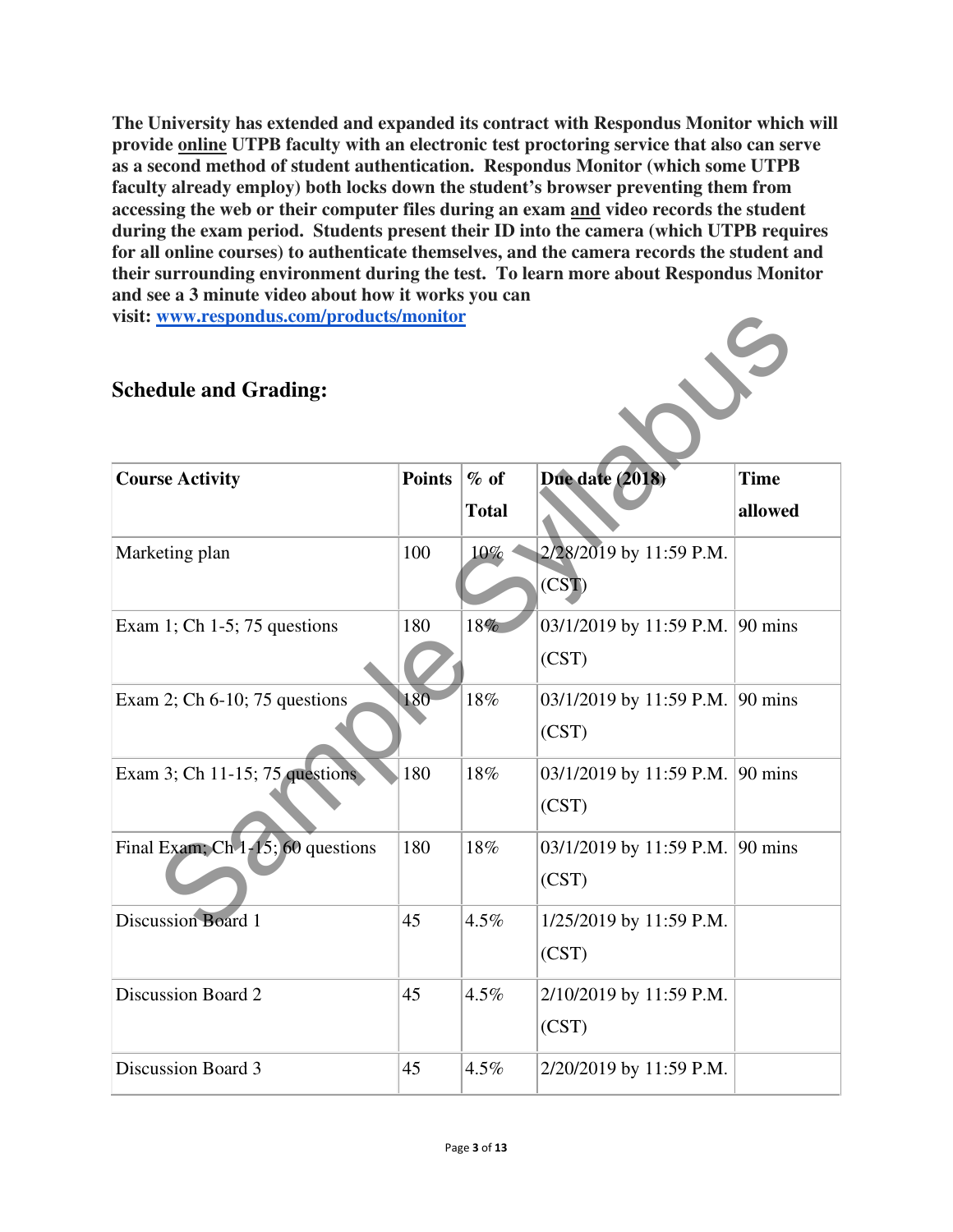|                    |    |         | CST                     |  |
|--------------------|----|---------|-------------------------|--|
| Discussion Board 4 | 45 | $4.5\%$ | 2/28/2019 by 11:59 P.M. |  |
|                    |    |         | (CST                    |  |

### **All deadlines at 11.59 pm on the date mentioned; All due dates are US Central Time.**

|             | <b>Grading Scale:</b>                                                                   | <b>Letter Grade</b> |  |
|-------------|-----------------------------------------------------------------------------------------|---------------------|--|
|             | $900 - 1000 (90\% - 100\%)$                                                             | A                   |  |
|             | $800 - 899(80\% - 89\%)$                                                                | B                   |  |
|             | $700 - 799(70\% - 79\%)$                                                                |                     |  |
|             | $600 - 699(60\% - 69\%)$                                                                |                     |  |
|             | Less than $600 (59\% - 0\%)$                                                            |                     |  |
|             | munication, Grading & Feedback: Preferred method of contact is email. I will respendent |                     |  |
|             | emails with 48 hours, there may be a delay on weekends.                                 |                     |  |
| es          |                                                                                         |                     |  |
|             | Discussion Board: Discussion Board is primarily for discussing course related topi      |                     |  |
| and issues. |                                                                                         |                     |  |
|             | Best practices are:                                                                     |                     |  |
|             | a. Read all message postings in online discussion.                                      |                     |  |
|             | b. Respond to the question directly                                                     |                     |  |
|             | c. Reply to minimum of two other student posts                                          |                     |  |

**Communication, Grading & Feedback:** *Preferred method of contact is email. I will respond to all emails with 48 hours, there may be a delay on weekends.* 

## Policies

1. **Discussion Board**: Discussion Board is primarily for discussing course related topics and issues.

- a. Read all message postings in online discussion.
- b. Respond to the question directly
- c. Reply to minimum of two other student posts.
- d. Use a person's name in the body of your message when you reply to their message.
- e. Avoid postings that are limited to 'I agree' or 'great idea', etc.
- f. Ensure responses to questions are meaningful, reflective.

g. Support statements with concepts from course readings, refer to personal experience, examples.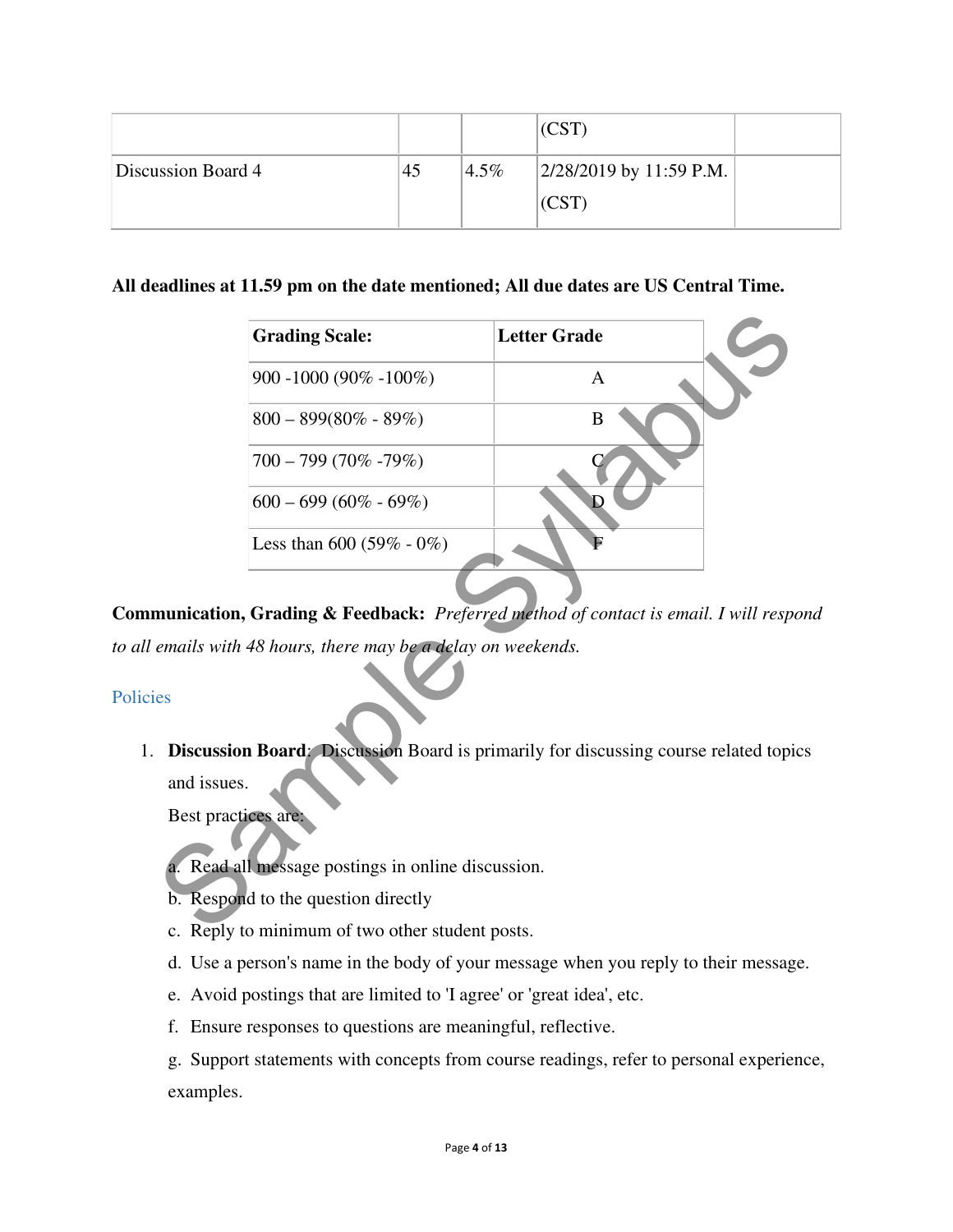### h. Follow **Rules of Behavior.**

#### **Specific Instructions for discussion boards:**

For each graded discussion question, first, you must respond to the question directly and second, you must read the other students posts and reply to at least two other students responses. You must ensure that the responses to the questions are meaningful, reflective, refer to personal experience and support your course readings. Avoid postings that are limited to 'I agree' or 'great idea', etc. If you agree (or disagree) with a posting then say why you agree by supporting your statement with concepts from the readings or by bringing in a related example or experience.

- Integration of two outside resources from library databases
- APA parenthetical citation throughout discussion submission
- APA 6<sup>th</sup> edition reference list included at the end of the discussion board
- In your reply to one fellow classmate you must use one outside resource
- **Initial Post of 100-200 words**
- **Reply to two fellow classmates 75-100 words**
- 2. **Rules of Behavior:** Discussion areas are public to every student in this class (including your instructor) who will see what you write. Please pay attention to the language you use and adhere to the following guidelines: The state of the matter of the matter of the matter of the state of the state of the control of the control of the control of the control of the control of the distinguisties and the parameterization of two outside resour
	- Do not post anything too personal.
	- Do not use language that is inappropriate for a classroom setting or prejudicial in regard to gender, race, or ethnicity.
	- Do not use all caps in the message box unless you are emphasizing (it is considered shouting).
	- Be courteous and respectful to other people on the list
	- Do not overuse acronyms like you would use in text messaging. Some of the list participants may not be familiar with acronyms.
	- Use line breaks and paragraphs in long responses.
	- Write your full name at the end of the posting.
	- Be careful with sarcasm and subtle humor; one person's joke is another person's insult.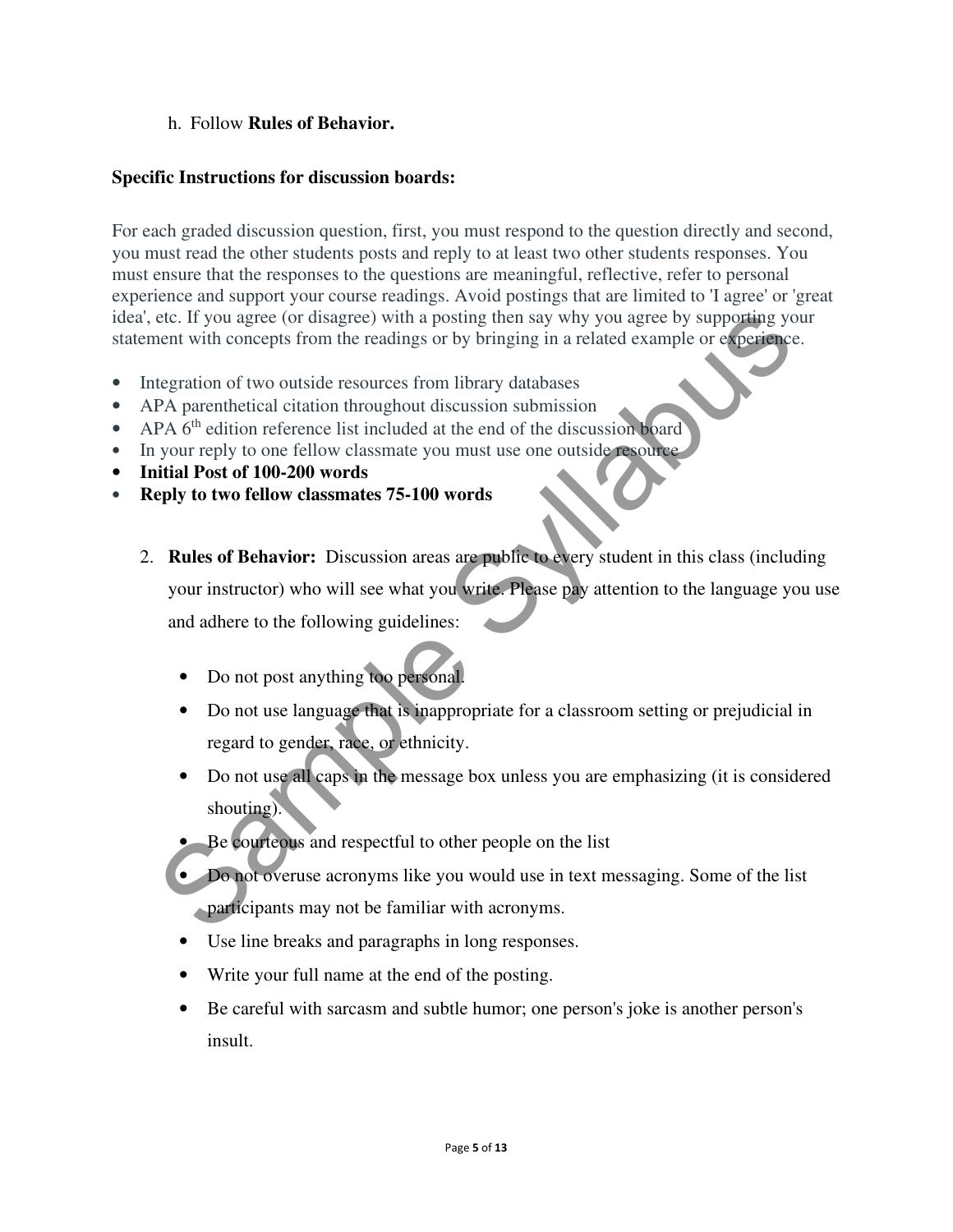#### 3. **Make-Up/Late Submission Policy:**

Describe make-up and late policy. Example: All course activities must be submitted before or on set due dates and times. If the student is unable to abide by the due dates and times, it is her/his responsibility to contact the instructor immediately.

4. **Academic Dishonesty/Plagiarism/Cheating:** The academic community regards academic dishonesty as an extremely serious matter, with serious consequences. Any effort to gain an advantage not given to all students is dishonest whether or not the effort is successful. Any suspicion of academic dishonesty will be reported and investigated. A student who engages in scholastic dishonesty that includes, but is not limited to cheating, plagiarism, and collusion will receive an "F" for the course.

All persons involved in academic dishonesty will be disciplined in accordance with University regulations and procedures. For complete information on UTPB student conduct and discipline procedures consult the university's handbook at: http://ss.utpb.edu/dean-of-students/scholastic-dishonesty/

**Academic dishonesty** includes, but is not limited to cheating, plagiarism, collusion, falsifying academic records, misrepresenting facts, the submission for credit of any work or materials that are attributable in whole or in part to another person, taking an examination for another person, any act designed to give unfair advantage to a student such as, but not limited to, submission of essentially the same written assignment for two courses without the prior permission of the instructor, or the attempt to commit such acts. effort to gain an advantage not given to all students is dishonest whether or not the is successful. Any suspicion of academic dishonesty will be reported and investigat<br>student who engages in scholastic dishonesty will be

**Plagiarism** includes, but is not limited to the appropriation of, buying, receiving as a gift, or obtaining by any means material that is attributable in whole or in part to another source, including words, ideas, illustrations, structure, computer code, other expression and media, and presenting that material as one's own academic work being offered for credit.

7. **Attendance and Class Participation:** Regular and active participation is an essential, unmistakably important aspect of this online course. Students will log on a minimum of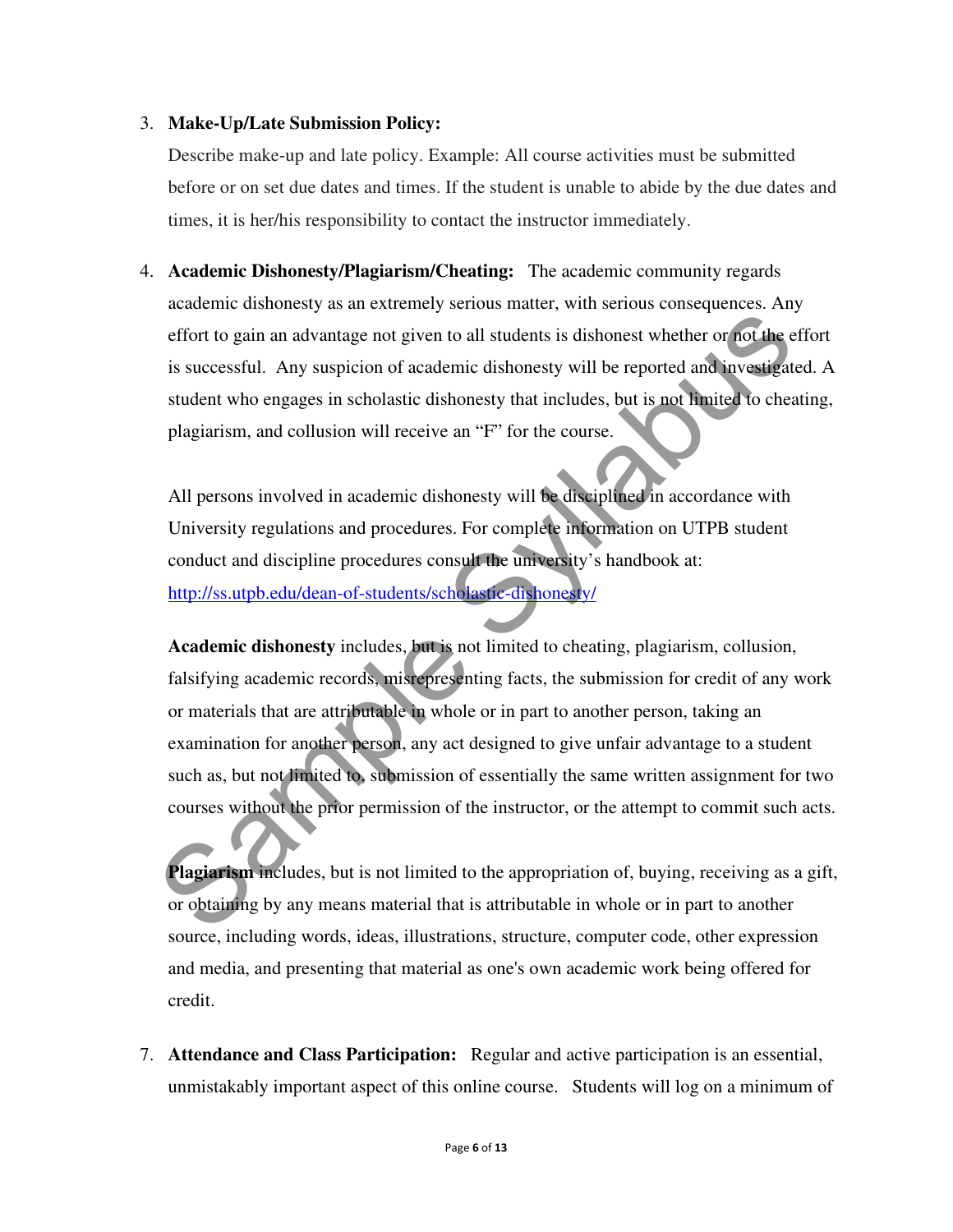three times every seven days. All students are expected to do the work assigned, notify the instructor when emergencies arise.

- 8. **Tracking:** The learning management systems have a tracking features. Statistics are collected that quantifies how often and when students are active in the course and provides information if the student has accessed different pages of the course.
- 9. **Absenteeism:** All the course activities have set dates to be completed and submitted. After the due dates the activities will not be available for the students. Not logging into an online course is considered absenteeism. Contact instructor immediately in case of emergency medical situation.

### 5. **Course Incomplete/Withdrawal/Grade Appeal:**

All students are required to complete the course within the semester they are signed up. Incomplete grades for the course are rarely given, will only be granted if the student provides a valid, documented excuse for not being able to complete the course on time, and has contacted the instructor prior to the scheduled last class to request an extension. The student signs a contract that includes the incomplete course activities and the new due dates. Absentecism: All the course activities have set dates to be completed and submitted After the due dates the activities will not be available for the students. Not logging<br>an online course is considered absentecism. Contact

Find information and dates regarding drops and withdrawals at http://www.utpb.edu/services/academic-affairs/office-of-the-registrar/adds-drops

For grade appeal process go to http://www.utpb.edu/campus-life/dean-ofstudents/grievances.

**NOTE: The due dates and times for the activities will adhere to the Central Time Zone.** 

6. **Accommodation for Students with Disabilities:** Americans with Disabilities Act: Students with disabilities that are admitted to The University of Texas of the Permian Basin may request reasonable accommodations and classroom modifications as addressed under Section 504/ADA regulations. The definition of a disability for purposes of ADA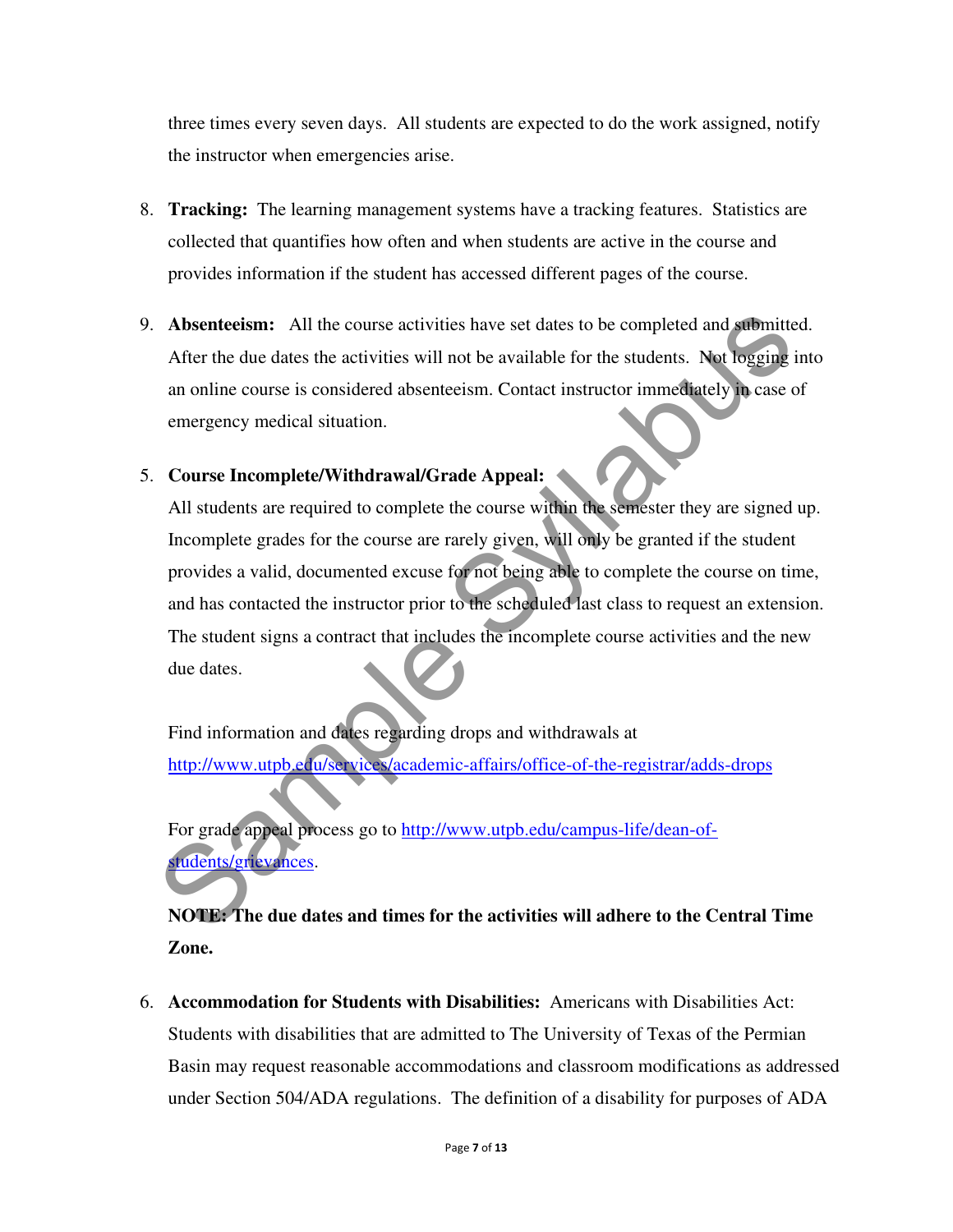is that she or he (1) has a physical or mental impairment that substantively limits a major life activity, (2) has a record of such an impairment or, (3) is regarded as having such an impairment.

Students who have provided all documentation and are eligible for services will be advised of their rights regarding academic accommodations and responsibilities. The University is not obligated to pay for diagnosis or evaluations nor is it obligated to pay for personal services or auxiliary aids. Students needing assistance because of a disability must contact Testing Services & Academic Accommodations Department, 432-552-2630, no later than 30 days prior to the start of the semester.

http://www.utpb.edu/academics/undergraduate-success/TSAAD

7. Computer Skills, Technical & Software Requirements *Describe any special prerequisite skills (word processing, spreadsheet, presentation software, YouTube account, etc) Student will need to create word processing documents, save files, submit files.* 

Students can use cloud version of Word, PowerPoint and other Microsoft products through use of their UTPB Outlook 365 and UTPB email address. For more information refer to Student Services below or visit: http://www.utpb.edu/services/ird/information-on-computeraccounts-e-mail/office-365 University is not obligated to pay for diagnosis or evaluations nor is it obligated to p<br>for personal services or auxiliary aids. Students needing assistance because of a diagnost<br>must contact Testing Services & Academic A

To obtain software licensing and media for selected Microsoft titles at very low cost through a software agreement visit: http://www.utpb.edu/services/ird/information-forstudents/software-distribution/microsoft-select.

8. Online Student Authentication

UTPB requires that each student who registers for an online course is the same student who participates in, completes, and receives credit for the course. This course satisfies student authentication by: Proctored exams using an approved photo ID\*.

Presentation of approved photo  $ID^*$  through a web cam and video recorded proctoring during assessment (Respondus Monitor)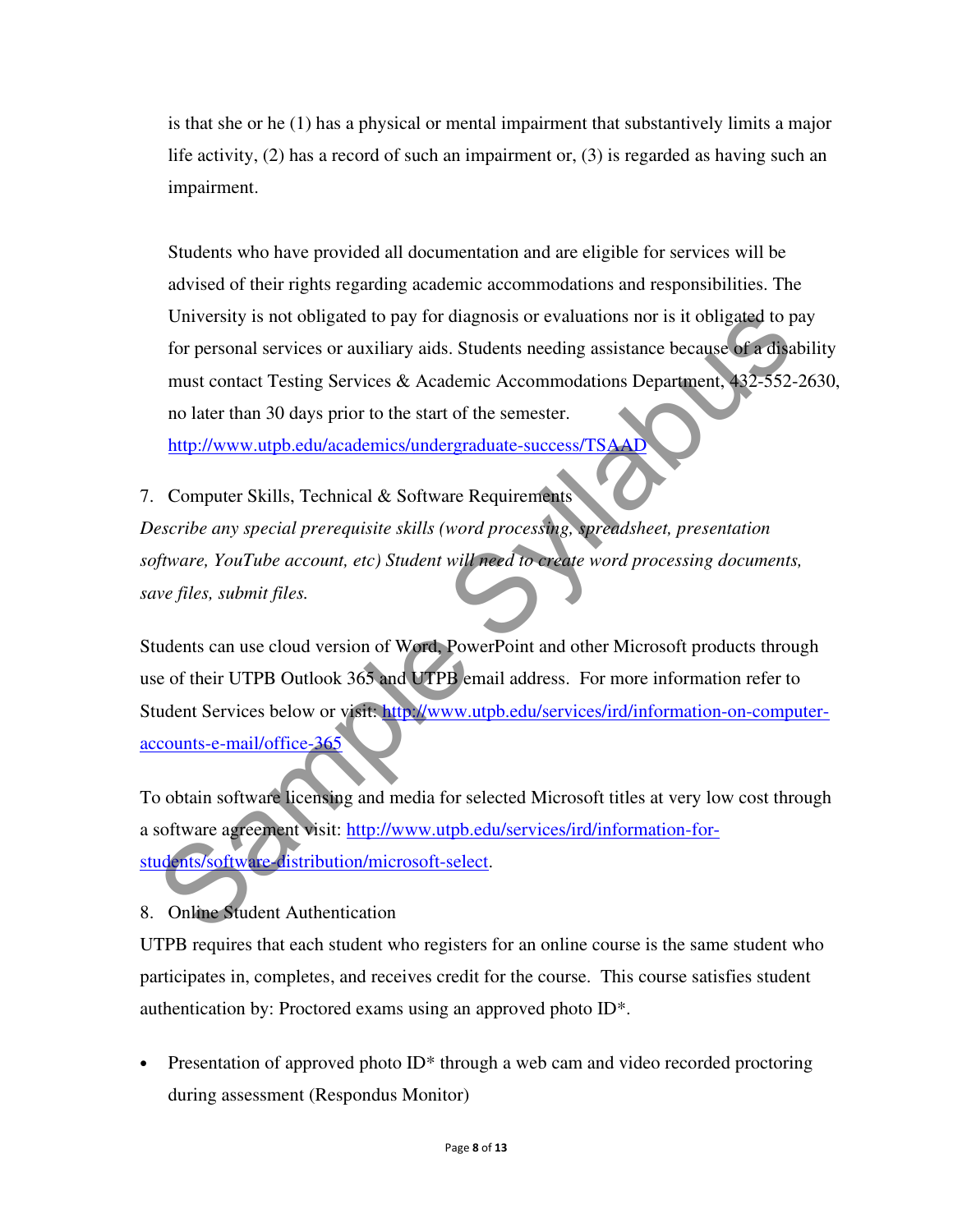- Field or clinical experiences using an approved photo ID<sup>\*</sup>.
- Synchronous or asynchronous video activities using an approved photo ID<sup>\*</sup>.
- Other technologies or procedures [ONLINE FACULTY MUST SPECIFY]

\*Approved photo identifications are: passports, government issued identification, driver's licenses, military ID from DoD; dual credit and early college high school students use school district identifications.

### **Using LockDown Browser & Respondus Monitor for Online Exams**

This course requires the use of LockDown Browser and Monitor for online exams. Watch this short video (http://www.respondus.com/products/lockdown-browser/studentmovie.shtml) to get a basic understanding of LockDown Browser Sammary Liven Dock, but created and early comes in a start of identifications.<br>
This course requires the use of LockDown Browser and Monitor Corolline exams.<br>
This course requires the use of LockDown Browser and Monitor Co

(http://www.utpb.edu/docs/default-source/utpb-docs/academicaffairs/rules-policies-andprocedures/distance-education-policy.pdf)

Download and install LockDown Browser from this link: http://www.respondus.com/lockdown/download.php?id=841715130

To take an online test, open LockDown Browser which opens Canvas and navigate to the exam. (You cannot access the exam with a standard web browser.) When taking an online exam, follow these guidelines:

- Setup web cam for exams using Monitor.
- Ensure you're in a location where you won't be interrupted.
- Turn off all mobile devices, phones, etc.
- Clear your desk of all external materials books, papers, other computers, or devices.
- Remain at your desk or workstation for the duration of the test.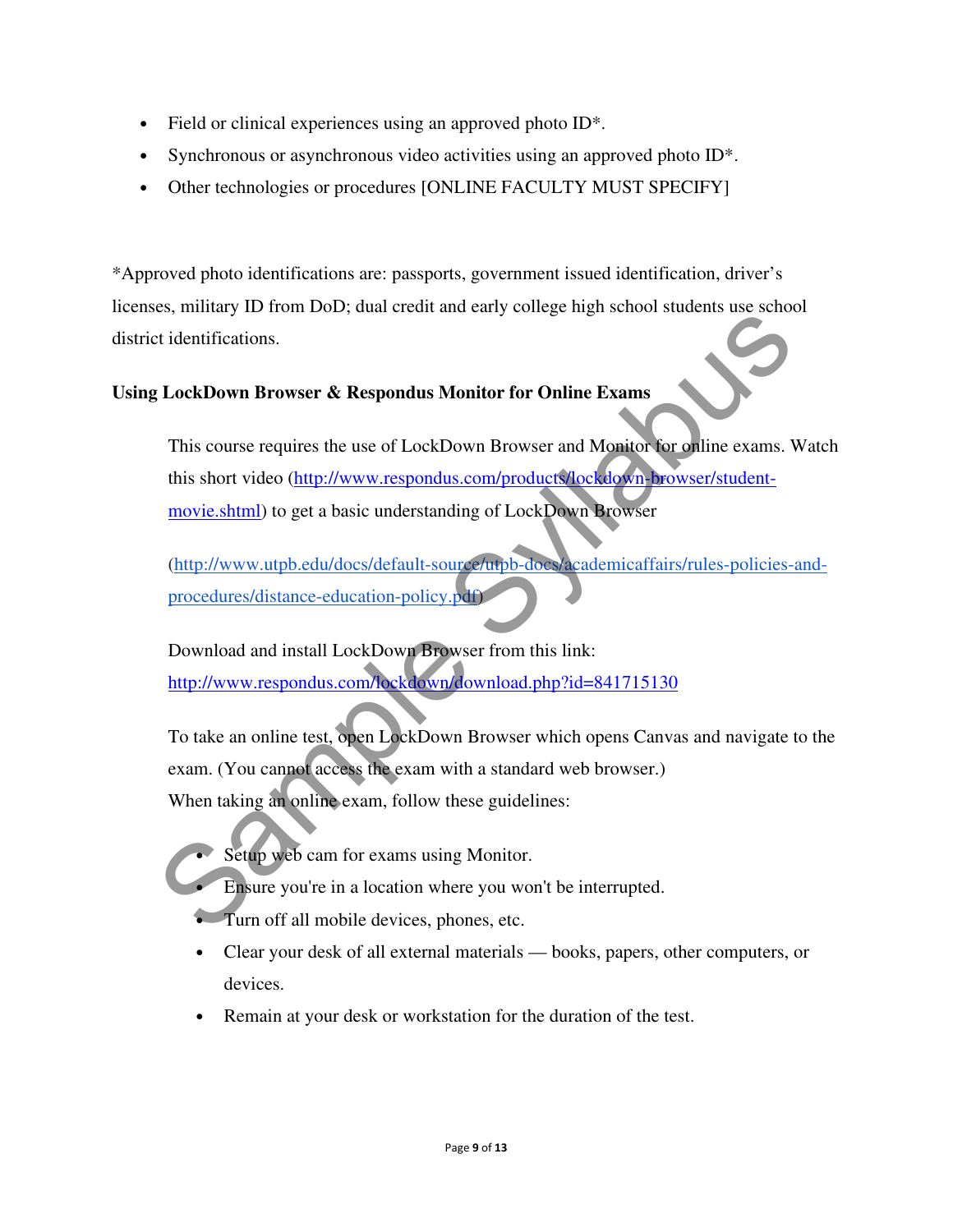• LockDown Browser will prevent you from accessing other websites or applications; you will be unable to exit the test until all questions are completed and submitted.

#### Preparation for Emergencies

**Computer Crash:** Not having a working computer or a crashed computer during the semester will NOT be considered as an acceptable reason for not completing course activities at a scheduled time. NOTE: Identify a second computer before the semester begins, that you can use when/if your personal computer crashes.

**Complete Loss of Contact:** If you lose contact with course connectivity completely (i.e. you cannot contact me via Canvas or email), you need to call instructor, and leave message regarding connectivity loss and contact information.

**Lost/Corrupt/Missing Files:** You must keep/save a copy of every project/assignment on an external drive, UTPB Outlook 365 OneDrive, or personal computer. In the event of any kind of failure (e.g. virus infection, student's own computer crashes, loss of files in cyberspace, etc) or any contradictions/problems, you may be required to resubmit the files.

### End-of-Course Evaluation & Instructor Evaluation

Every student is encouraged to complete an end-of-course evaluation/survey provided by UTPB. During the last few weeks of class, you will receive an announcement through email notifying you that the Course/Instructor Survey is available. You may follow the link in the email to complete the survey using the same credentials to access your courses here. When entering the emailed Survey link you will see a list of surveys for you to complete. or the counsele and uncertainty as second computer before the semester begins, that you can<br>did time. NOTE: Identify a second computer before the semester begins, that you can<br>dif your personal computer crashes.<br>The potent

The survey is anonymous and you responses are confidential. Your feedback is critical to us and to your instructor as we strive to improve our offerings, and our support of you, the students.

# Student Support Services

| <b>SERVICE</b>        | <b>CONTACT</b>                                        |
|-----------------------|-------------------------------------------------------|
| ADA                   | Testing Services & Academic Accommodations Department |
| Accommodation/Support | $(432)$ 552-2630                                      |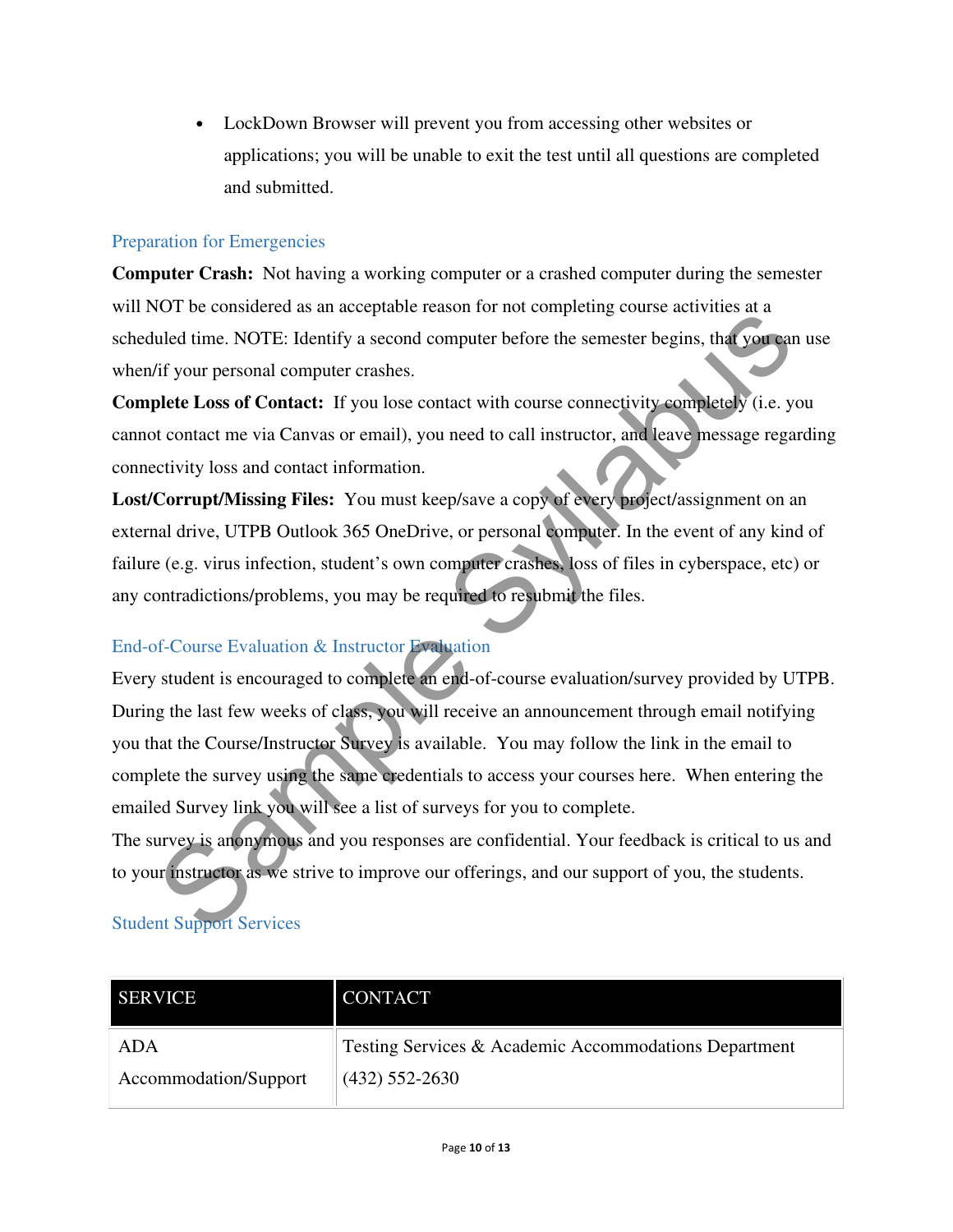|                                    | http://www.utpb.edu/academics/undergraduate-success/TSAAD                                                                                                                                |
|------------------------------------|------------------------------------------------------------------------------------------------------------------------------------------------------------------------------------------|
| Advising                           | UTPB E-Advisor at http://cas.utpb.edu/academic-advising-<br>center/e-advisor/                                                                                                            |
| <b>Bookstore</b>                   | $(432) 552 - 0220$<br>http://www.bkstr.com/texas-permianbasinstore/home                                                                                                                  |
| Email, Outlook 365,<br>my.utpb.edu | Information Resources Service http://www.utpb.edu/services/ird                                                                                                                           |
| Financial Aid and                  | $(432) 552 - 2620$                                                                                                                                                                       |
| Scholarship                        | http://www.utpb.edu/campus-life/financial-aid                                                                                                                                            |
|                                    | $(432) 552 - 2370$                                                                                                                                                                       |
| Library                            | The J. Conrad Dunagan Library Online at http://library.utpb.edu/                                                                                                                         |
| Registrar                          | $(432)$ 552-2635<br>http://www.utpb.edu/services/academic-affairs/office-of-the-<br>registrar                                                                                            |
| <b>Student Services</b>            | http://www.utpb.edu/campus-life/studentactivities/student-<br>senate/committees/student-affairs                                                                                          |
| <b>Technical Support</b>           | Canvas 1-866-437-0867<br>https://guides.instructure.com/                                                                                                                                 |
|                                    | If you are taking courses through UTPB the following links<br>provide services: Smarthinking Online Tutoring (provides<br>tutoring services), SmarterMeasure (measures learner readiness |
| Tutoring & Learning                | for online course).                                                                                                                                                                      |
| Resources                          |                                                                                                                                                                                          |
|                                    | <b>Student Success Center:</b>                                                                                                                                                           |
|                                    | http://www.utpb.edu/academics/undergraduate-success/success-                                                                                                                             |
|                                    | center                                                                                                                                                                                   |
|                                    |                                                                                                                                                                                          |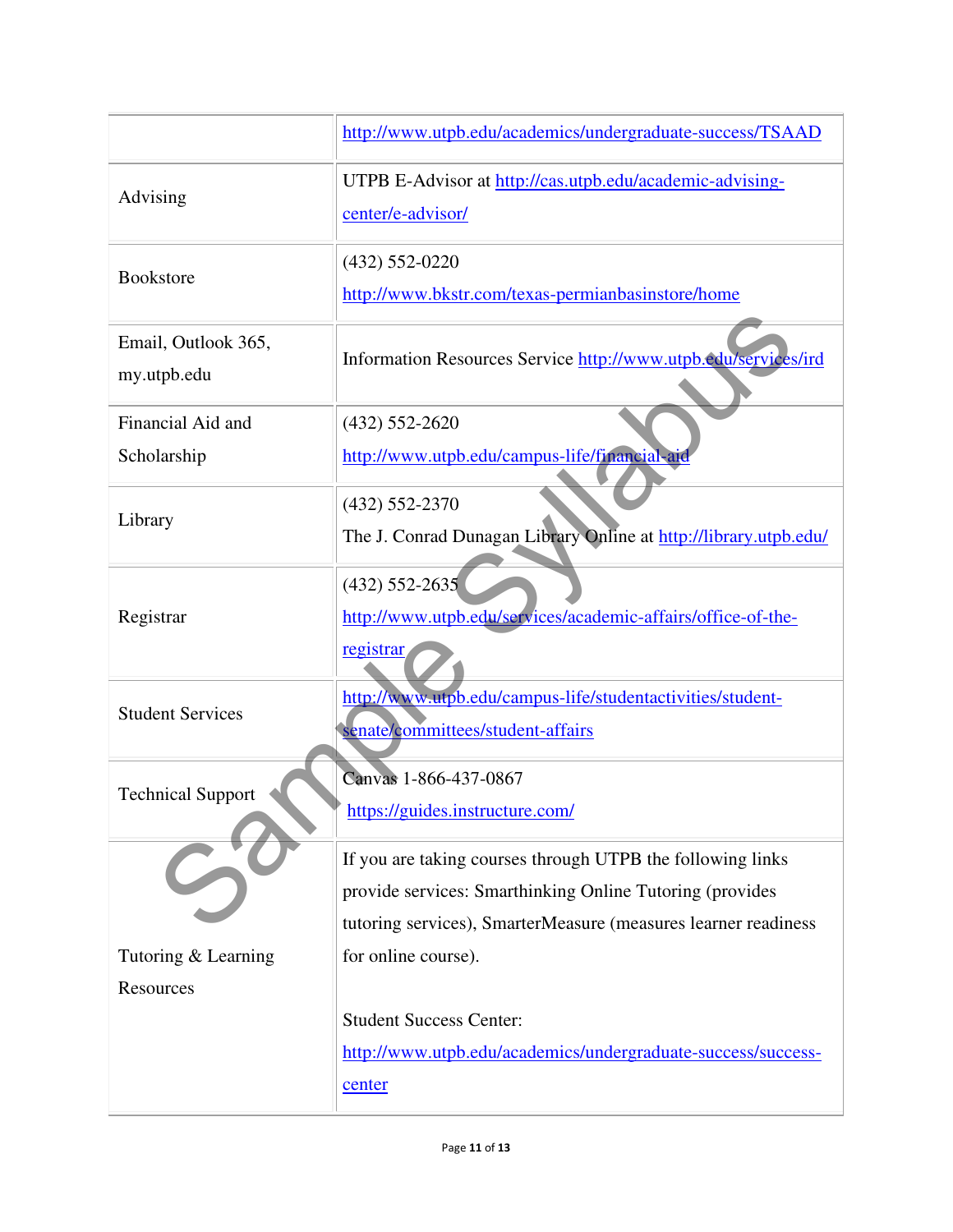## Disclaimer & Rights

Information contained in this syllabus was to the best knowledge of the instructor considered correct and complete when distributed for use in the beginning of the semester. However, the instructor reserves the right, acting within the policies and procedures of UTPB to make changes in the course content or instructional techniques without notice or obligation. The students will be informed about the changes, if any.

#### **Do and Don'ts's in the online class:**

1. Plagiarism:

Make sure you learn something about plagiarism, not knowing enough is not a reason for you to be condoned. There is enough material about plagiarism on the net and as a student you should be aware that all work should be cited in the document and also in a bibliography. All submissions are automatically run through the plagiarism check software, and a report is generated for us. The project is on a new company you may need to develop for the purposes of this class. Make sure you submit a bibliography for the project. Pls see this website: http://www.utpb.edu/campus-life/dean-of-students/studentconduct/section-1-3. Anti-plagiarism software such as Turnitin or SafeAssign is a standard method the UTPB uses to control for plagiarism. Franch about the changes, if any.<br>
Do and Don'ts's in the online class:<br>
Plagiarism:<br>
Make sure you learn something about plagiarism, not knowing enough is not a reason<br>
to be condoned. There is enough material about plagi

- 2. No telephone calls during the semester, it is an online course, so I may not be available to take calls.
- 3. Discussion Board:

No cut and paste job on the Discussion boards. The discussion boards are like class discussions, you don't read from a book or article when discussing in class. If you use info from an article you may like to refer to it, and that is ok.

4. Exam reset/Internet problems:

If you have problem with your exam or accessing the lockdown browser you need to contact support immediately. If you are kicked out of your exam and did not finish, do not contact the instructor first. You first step is to file a trouble ticket. If the REACH department can help you with your problem they will, otherwise the instructor will